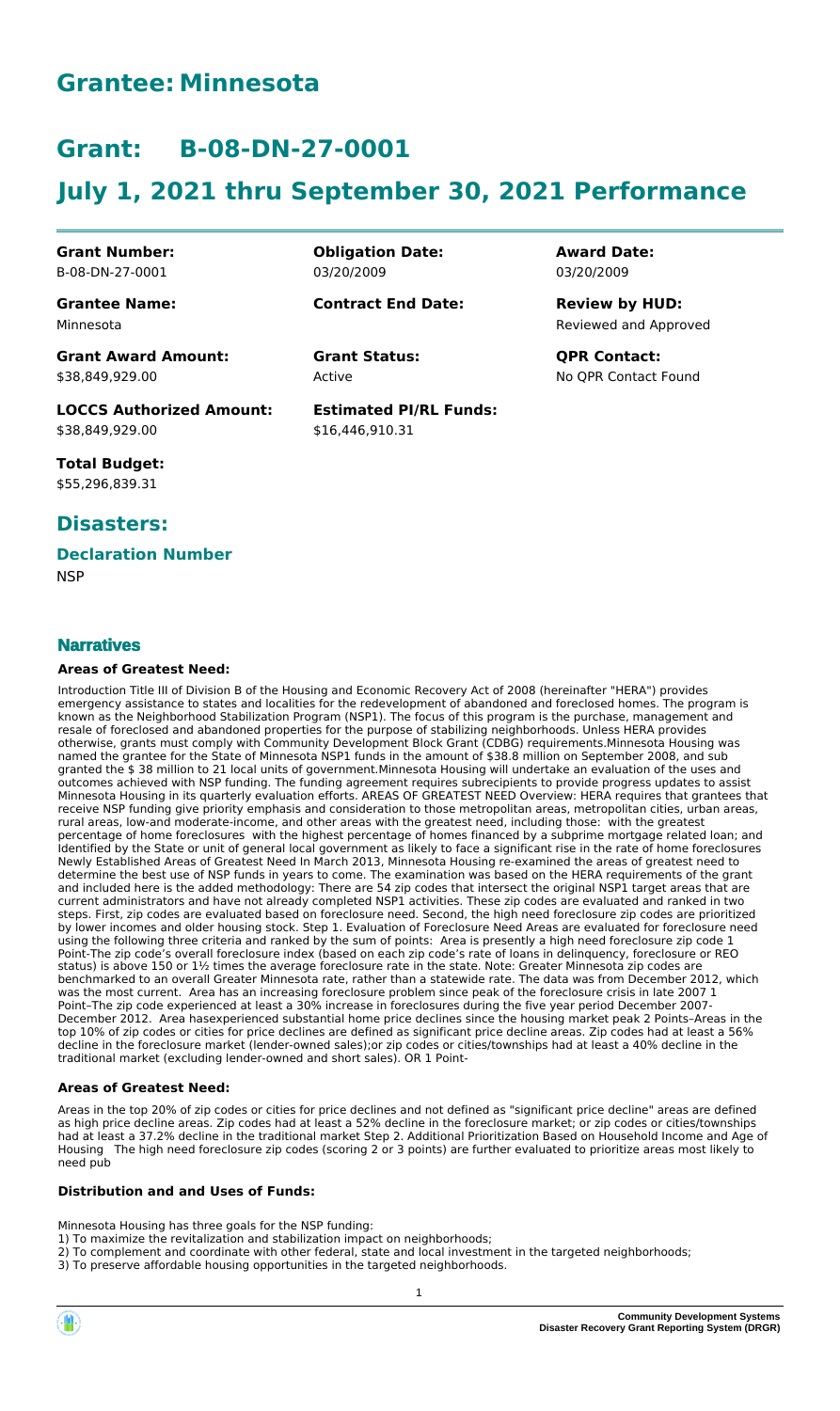#### Funding Decisions for awarding the NSP1 grant funds in March of 2009 Funding was sub granted based on the extent to which an eligible applicant demonstrated that:

 • The funding request was part of a comprehensive plan or strategy to stabilize a neighborhood(s) or blocks including efforts to improve living conditions, preserve affordable housing opportunities, stabilize home values, address public safety, school performance, job creation and other economic development need;

• It was feasible to use the requested funding within the required timeframe;

 • The applicant was maximizing opportunities to leverage other resources, both private and public; and • The identified outcomes were achievable.

Priority was given to applications that targeted areas within one-quarter mile of existing or planned transit routes and that promoted economic diversity within the targeted areas.

#### Eligible Applicants

Local units of government experienced in administering CDBG funding are eligible applicants. Local units of government include cities, HRAs, EDAs, CDAs, PHAs and counties. Only local units of government operating in the zip codes or counties identified as areas of greatest need may apply for funds. For cities within NSP entitlement counties, (Anoka, Dakota, and Hennepin, with the exception of the city of Minneapolis), the entitlement county is the eligible applicant. For local units of government within the NSP entitlement cities, (Minneapolis and St. Paul), the entitlement city is the eligible applicant. Local units of government who have contracted with other entities to administer CDBG funds and do not have direct experience administering CDBG funds must contract with an experienced CDBG administrator to administer the NSP funds. Minnesota Housing will sub grant NSP funds to eligible applicants. The subrecipients may accept applications to undertake eligible activities and/or may directly undertake eligible activities. Subrecipients are encouraged to work with experienced housing developers and property management companies and other local units of government in developing their application for state NSP funds.

#### Eligible Uses and Activities

HERA established five eligible uses of NSP funds:

1) Financing mechanisms for purchase and redevelopment of foreclosed upon homes and residential properties;

2) Purchase and rehabilitation of homes and residential properties that have been abandoned or foreclosed upon, in order to sell, rent or redevelop the homes and properties;

3) Land banking for homes that have been foreclosed upon;

4) Demolition of blighted structures;

5) Redevelopment of demolished or vacant properties.

Restrictions of Redevelopment of Commercial Properties

NSP funding through Minnesota Housing may only be used for redevelopment of commercial properties if the properties' new use will be as residential structures serving households at or below 120% AMI. Minnes

#### **Distribution and and Uses of Funds:**

ota Housing's NSP funds may not be used to pay for the installation of non-housing facilities.

Restrictions on Demolition

NSP funding through Minnesota Housing may be used for demolition of blighted residential structures only if the structures will be replaced with housing. Demolition must be part of a plan for redevelopment of the targeted neighborhoods.

#### **Definitions and Descriptions:**

Definition of "blighted structure" in context of state or local law.

Minnesota will allocate its funds to subrecipients in several local government jurisdictions. Though the State of Minnesota does not have a definition of "blighted structure," Minnesota Housing has modified the State's definition of "blighted area" to apply to structures. The State of Minnesota's definition of "blighted area," as modified to define a "blighted structure," follows:

Blighted Structure: Blighted structure is one which, by reason of dilapidation, obsolescence, overcrowding, faulty arrangement or design, lack of ventilation, light, and sanitary facilities, excessive land coverage, deleterious land use, or obsolete layout, or any combination of these or other factors, is detrimental to the safety, health, morals, or welfare of the community.

Subrecipients may use either the local jurisdiction's definition of "blighted structure" or Minnesota Housing's definition, and will designate which definition they will use in their application for funding to Minnesota Housing.

#### 2) Definition of "affordable rents."

Minnesota Housing will adopt the definition of affordable rents that is contained in 24 CFR §92.252(a), minus utility allowances where tenants pay utilities. This definition is consistent with the continued affordability requirements of the same section that Minnesota will adopt for the NSP program.

#### 3) Continued affordability for NSP assisted housing.

Subrecipients will be required to include in their loan documents the affordability requirements of 24 CFR §92.252(a), (c), (e) and (f), and §92.254. Affordability requirements for rental properties will be specified in the loan and/or mortgage documents, and a deed restriction or covenant similar to the HOME program. Mortgages and deed restrictions or covenants will be recorded against the property and become part of the public record.

Affordability of owner-occupied housing will be enforced by either recapture or resale restrictions. Each subrecipient will design its own recapture or resale provisions, which will be applied uniformly within their program. NSP may fund rehabilitation of units that are being purchased by individuals, or are being rehabilitated by a legal entity that will sell the property to a homebuyer. Although NSP may not always finance both the purchase and rehabilitation, Minnesota Housing will consider these activities to fall under the affordability requirements of §92.254(a) "Acquisition with or without rehabilitation." To meet the requirements of the NSP statute and Notice, rehabilitation funding must be provided simultaneously with the purchase financing.

Forms implementing continued affordability must be reviewed by Minnesota Housing before being implemented.

#### **Public Comment:**

On May 20, 2013, Minnesota Housing mailed its draft substantial amendment to the 2008 Action Plan to depositories to be made available for public comment, and posted it and a notice of the draft's availability on its website. The notice of the draft's availability was sent to 2,500 stakeholders by "E-News Alert," a Minnesota Housing email publication of items of interest. Offical legal notices were published in teh Thursday, May 30, 2013 statewide edition of the Minneapolis Star Tribune. Minnesota Housing did not receive public comments on its draft substantial amendment.

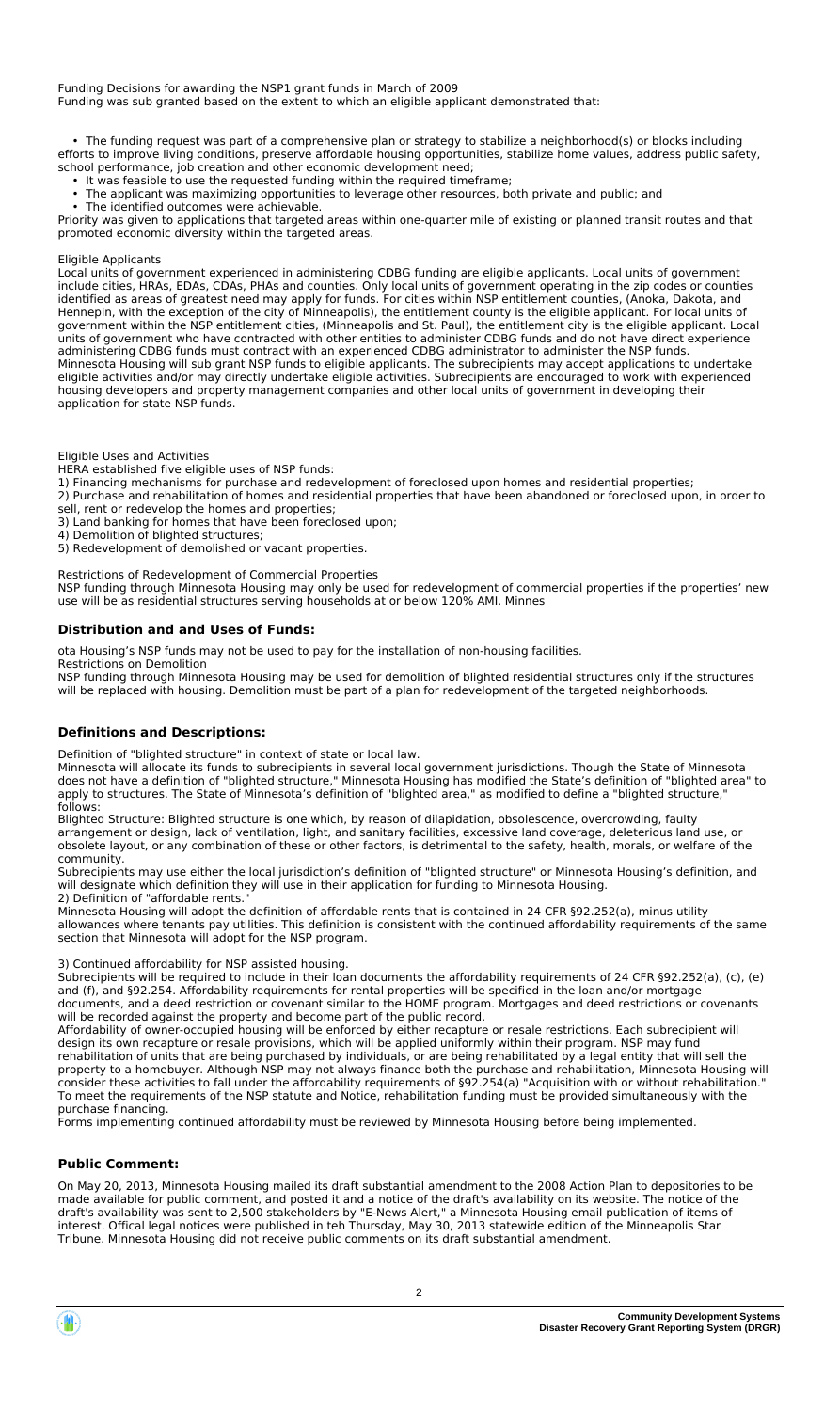#### **Low Income Targeting:**

At least \$9,712,483 of the grant funds administered by Minnesota Housing and 25% of program income will be used to house individuals and families with incomes not exceeding 50% of area median income (AMI). Activities funded with NSP funds must benefit households with incomes at or below 120% AMI (low, moderate and middle income households). Each subrecipient must use at least 25.4% of its funding award to house individuals and families with incomes at or below 50% AMI.

#### **Acquisition and Relocation:**

In accordance with HUD's Closeout Notice issued November 27, 2012, activities under the plan are authorized to continue beyond the original end date of the grant until all grantees have completed all units with NSP program fund investments, and these units have met the National Objective requirement of the plan. To accomplish a timely and successful closeout of the plan Minnesota Housing developed the following administrative strategies:

1) Minnesota Housing may reallocate uncommitted/unused program income and program fund balances, first: To provide more funds to subrecipients in need, and second to be revolved in the newly established areas of greatest need. The uncommitted/unused dollars will be recaptured from subrecipients who expended program funds and program income equal to at least 100% of their grant amount.

2) New acquisitions made after July 1, 2013 will be located in the newly established areas of greatest need, except for those acquisitions where due diligence was already in progress by the subrecipients within their current target area, prior to July 1.

3) Subrecipients receiving reallocated program income may retain 10% of this total for administrative expenditures.

4) Minnesota Housing may exchange uncommitted/unused balances of program funds and program income among subrecipients as needed for the success of the grant and to achieve an earlier closeout date.

5) Other Subrecipients may return their future program income to Minnesota Housing, including recaptured dollars for the purpose of revolving it back to subrecipients in need or subrecipients located in areas of greatest need.

6) All other flexibilities provided by HUD may apply.

| <b>Overall</b>                                     | <b>This Report Period</b> | <b>To Date</b>  |
|----------------------------------------------------|---------------------------|-----------------|
| <b>Total Projected Budget from All Sources</b>     | \$0.00                    | \$55,331,369.31 |
| <b>Total Budget</b>                                | \$0.00                    | \$55,296,369.31 |
| <b>Total Obligated</b>                             | \$0.00                    | \$54,844,614.59 |
| <b>Total Funds Drawdown</b>                        | \$0.00                    | \$53,321,033.02 |
| <b>Program Funds Drawdown</b>                      | \$0.00                    | \$37,950,890.82 |
| <b>Program Income Drawdown</b>                     | \$0.00                    | \$15,370,142.20 |
| <b>Program Income Received</b>                     | \$63,537.00               | \$16,211,938.15 |
| <b>Total Funds Expended</b>                        | \$0.00                    | \$52,567,109.28 |
| <b>HUD Identified Most Impacted and Distressed</b> | \$0.00                    | \$0.00          |
| <b>Other Funds</b>                                 | \$0.00                    | \$35,000.00     |
| <b>Match Funds</b>                                 | \$0.00                    | \$35,000.00     |
| Non-Match Funds                                    | \$0.00                    | \$0.00          |

#### **Funds Expended**

| <b>Overall</b>            | <b>This Period</b> | <b>To Date</b> |
|---------------------------|--------------------|----------------|
| Anoka County              | \$0.00             | \$5,571,443.30 |
| City of Minneapolis       | \$0.00             | \$9,286,049.07 |
| City of Montgomery        | \$0.00             | \$398,184.23   |
| City of Monticello/Otsego | \$0.00             | \$404,840.50   |
| City of Princeton         | \$0.00             | \$1,096,242.07 |
| City of Rochester         | \$0.00             | \$4,499,564.50 |
| City of St. Paul1         | \$0.00             | \$8,219,357.25 |
| City of Zimmerman         | \$0.00             | \$373,060.00   |
| Dakota County1            | \$0.00             | \$1,069,677.94 |
| Hennepin County1          | \$0.00             | \$7,705,124.82 |
| MInnesota Housing         | \$0.00             | \$500,000.00   |
| <b>Carver County</b>      | \$0.00             | \$1,011,612.14 |
| <b>Ramsey County1</b>     | \$0.00             | \$2,810,420.25 |



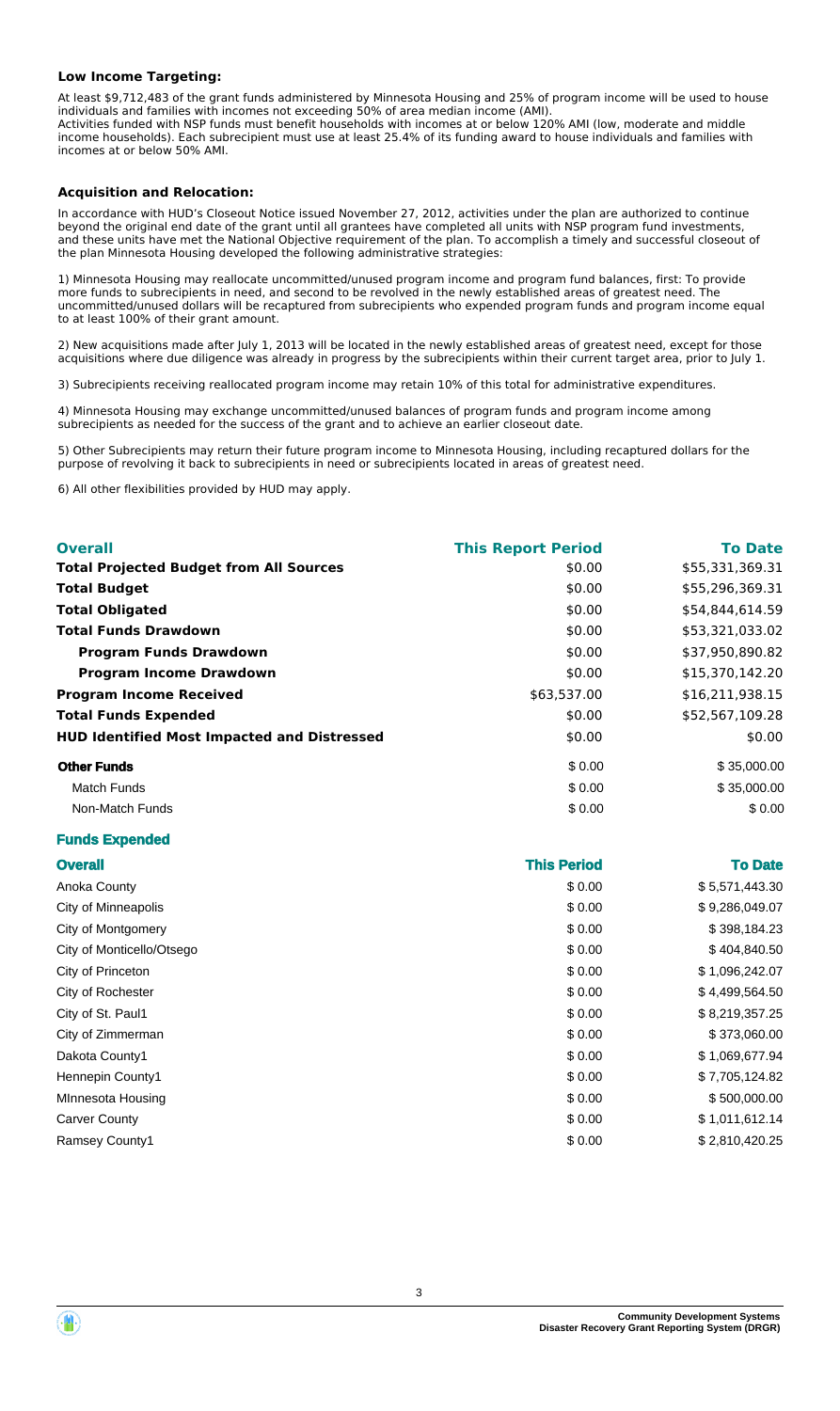| <b>Scott County</b>      | \$0.00 | \$1,079,084.83 |
|--------------------------|--------|----------------|
| St. Cloud HRA            | \$0.00 | \$2,240,621.15 |
| <b>Washington County</b> | \$0.00 | \$290,434.03   |
| City of Big Lake1        | \$0.00 | \$1,838,989.91 |
| City of Buffalo          | \$0.00 | \$403,818.38   |
| City of Duluth           | \$0.00 | \$1,985,000.00 |
| City of Elk River        | \$0.00 | \$266,134.99   |
| City of Fairbault        | \$0.00 | \$900,905.75   |
| City of Faribault        | \$0.00 | \$63,689.17    |
| City of Isanti           | \$0.00 | \$552,855.00   |
|                          |        |                |

## **Progress Toward Required Numeric Targets**

| <b>Requirement</b>                       | <b>Target</b>   | <b>Projected</b> | <b>Actual</b>   |
|------------------------------------------|-----------------|------------------|-----------------|
| <b>Overall Benefit Percentage</b>        | 99.99%          | $.00\%$          | $.00\%$         |
| <b>Minimum Non Federal Match</b>         | \$.00           | \$.00            | \$35,000.00     |
| <b>Overall Benefit Amount</b>            | \$52,207,163.78 | \$.00            | \$.00           |
| <b>Limit on Public Services</b>          | \$5,827,489.35  | \$.00            | \$.00           |
| <b>Limit on Admin/Planning</b>           | \$3,884,992.90  | \$3,084,454.29   | \$3,063,492.20  |
| <b>Limit on Admin</b>                    | \$.00           | \$3,084,454.29   | \$3,063,492.20  |
| <b>Most Impacted and Distressed</b>      | \$.00           | \$.00            | \$.00           |
| <b>Progress towards LH25 Requirement</b> | \$13,824,209.83 |                  | \$20,177,982.03 |

## **Overall Progress Narrative:**

The State of Minnesota's Subrecipients with active NSP1 programs continue to progress, and the State is encouraging each Subrecipient to work towards closeout. There were no funds drawn this quarter, but Subrecipients with active projects continue to progress. Below are some notable updates for the quarter ending 9/30/2021

The City of Duluth HRA has one active project remaining and completion is slated for the end of 2021 or early 2022. Upon construction completion of the final project, the home will be sold to a low income household. After the project is sold, the City will work on closing out its NSP grant with Minnesota Housing.

The City of Minneapolis has seven projects under construction in the redevelopment activity, and recently sold several newly completed single-family projects to income eligible households. Upon completion of all active projects, the City will work on closing out its NSP grant with Minnesota Housing.

The City of St. Cloud HRA has a total of two active acquisition rehabilitation projects that are being developed with Habitat for Humanity and will be sold to households at or below 50% area median income. The single family rental unit will be owned and managed within the HRAs rental portfolio. When all projects are completed, the HRA will work on closing out its NSP grant with Minnesota Housing.

The City of St. Paul has a total of five active projects remaining in its NSP portfolio. After all of the projects have been completed and sold, the City will work on closing out its NSP grant with Minnesota Housing.

Dakota County has one remaining project that is undeveloped and currently in land bank status. The CDA will work with Habitat for Humanity develop the housing. Project start will begin during the spring months of 2022. Upon project completion, Dakota County will work on closing out its NSP grant with Minnesota Housing. This concludes the State of Minnesotaâ¿¿s NSP1 report for the quarter ending 9/30/2021.

## **Project Summary**

| <b>Project #, Project Title</b>                             | <b>This Report</b>                      | <b>To Date</b>                          |                                         |  |
|-------------------------------------------------------------|-----------------------------------------|-----------------------------------------|-----------------------------------------|--|
|                                                             | <b>Program Funds</b><br><b>Drawdown</b> | <b>Project Funds</b><br><b>Budgeted</b> | <b>Program Funds</b><br><b>Drawdown</b> |  |
| 9999. Restricted Balance                                    | \$0.00                                  | \$0.00                                  | \$0.00                                  |  |
| Anoka, Anoka County                                         | \$0.00                                  | \$5,571,913.30                          | \$2,838,449.64                          |  |
| Buffalo, City of Buffalo                                    | \$0.00                                  | \$450,207.66                            | \$374,822.00                            |  |
| Carver County, Carver County                                | \$0.00                                  | \$1.021.612.14                          | \$735,000.00                            |  |
| City of Big Lake, City of Big Lake                          | \$0.00                                  | \$1,839,339.91                          | \$1,214,170.86                          |  |
| City of Minneapolis, City of Minneapolis                    | \$0.00                                  | \$10,591,088.54                         | \$8,183,727.35                          |  |
| City of Minneapolis - Revolving Fund, City of Minneapolis - | \$0.00                                  | \$0.00                                  | \$0.00                                  |  |
|                                                             |                                         |                                         |                                         |  |

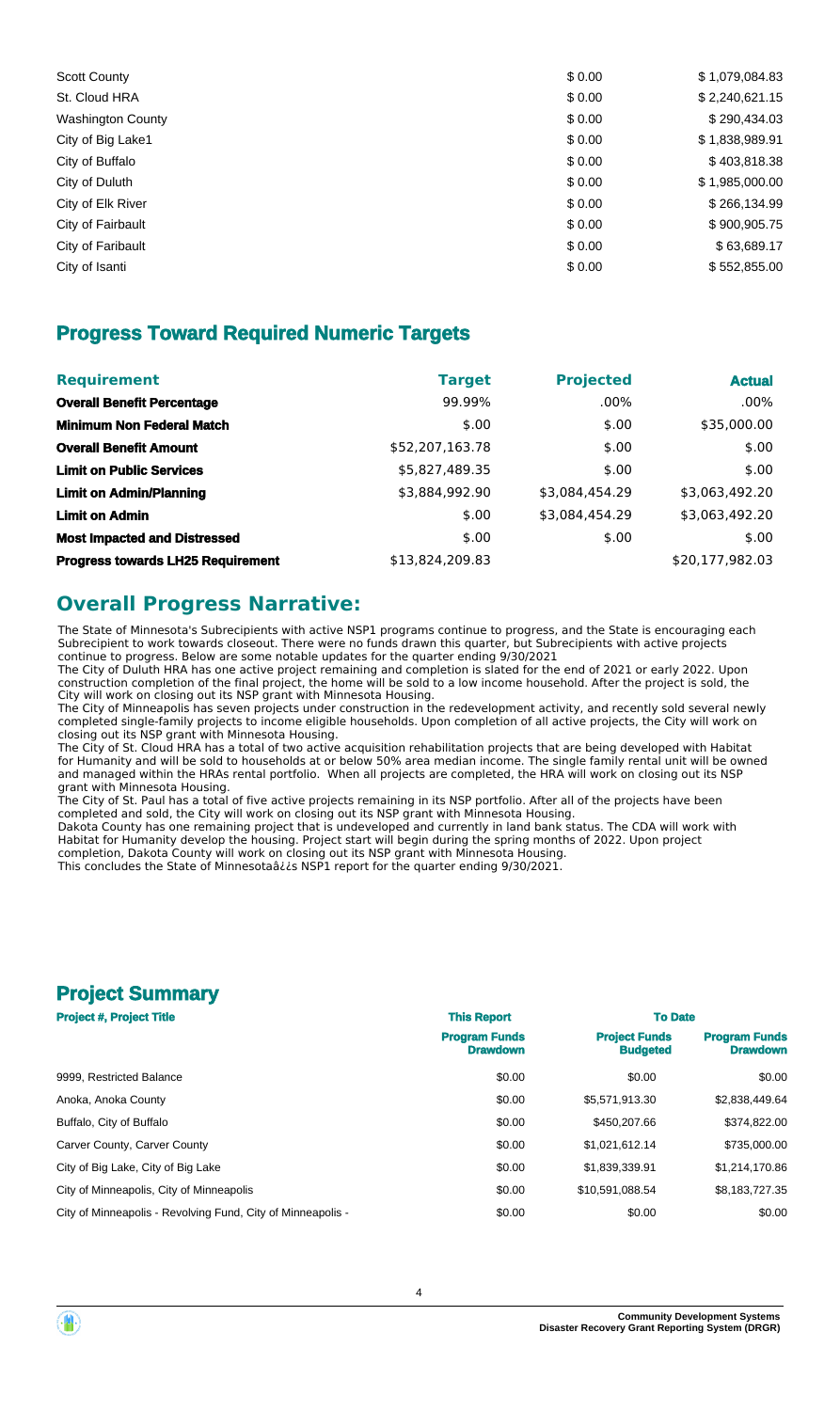| City of Princeton, City of Princeton                       | \$0.00 | \$1,096,242.07 | \$796,254.00   |
|------------------------------------------------------------|--------|----------------|----------------|
| Dakota, Dakota County                                      | \$0.00 | \$1,321,703.02 | \$999,802.63   |
| Duluth, City of Duluth                                     | \$0.00 | \$1,527,500.00 | \$1,527,500.00 |
| Duluth-Contract for Deed, Duluth-Contract for Deed (RLF)   | \$0.00 | \$599,153.54   | \$457,500.00   |
| Elk River, City of Elk River                               | \$0.00 | \$266,134.99   | \$168,370.52   |
| Faribault, City of Faribault                               | \$0.00 | \$964,594.92   | \$770,862.78   |
| Hennepin, Hennepin County                                  | \$0.00 | \$6,236,348.67 | \$3,874,164.79 |
| Hennepin - Richfield, Hennepin - Richfield                 | \$0.00 | \$1,539,122.85 | \$945,786.51   |
| Isanti, City of Isanti                                     | \$0.00 | \$552,855.00   | \$552,855.00   |
| Minnesota Housing, Minnesota Housing                       | \$0.00 | \$500,000.00   | \$500,000.00   |
| Montgomery, City of Montgomery                             | \$0.00 | \$398,184.23   | \$385,000.00   |
| Monticello/Otsego, Monticello/Otsego                       | \$0.00 | \$428,808.00   | \$380,873.00   |
| Ramsey, Ramsey County                                      | \$0.00 | \$2,810,420.25 | \$1,378,753.00 |
| Rochester, City of Rochester                               | \$0.00 | \$4,499,564.50 | \$1,984,999.00 |
| Scott, Scott County                                        | \$0.00 | \$1,123,181.66 | \$1,034,988.00 |
| St. Cloud HRA, St. Cloud HRA                               | \$0.00 | \$2,622,784.16 | \$1,880,229.48 |
| St. Paul, City of St. Paul                                 | \$0.00 | \$8,736,574.61 | \$6,303,288.23 |
| St. Paul - Revolving Fund, St. Paul - Revolving Fund (RLF) | \$0.00 | \$0.00         | \$0.00         |
| Washington Cnty, Washington County                         | \$0.00 | \$294,509.62   | \$290,434.03   |
| Zimmerman, City of Zimmerman                               | \$0.00 | \$373,060.00   | \$373,060.00   |

# **Activities**

**Project # / City of Big Lake / City of Big Lake**

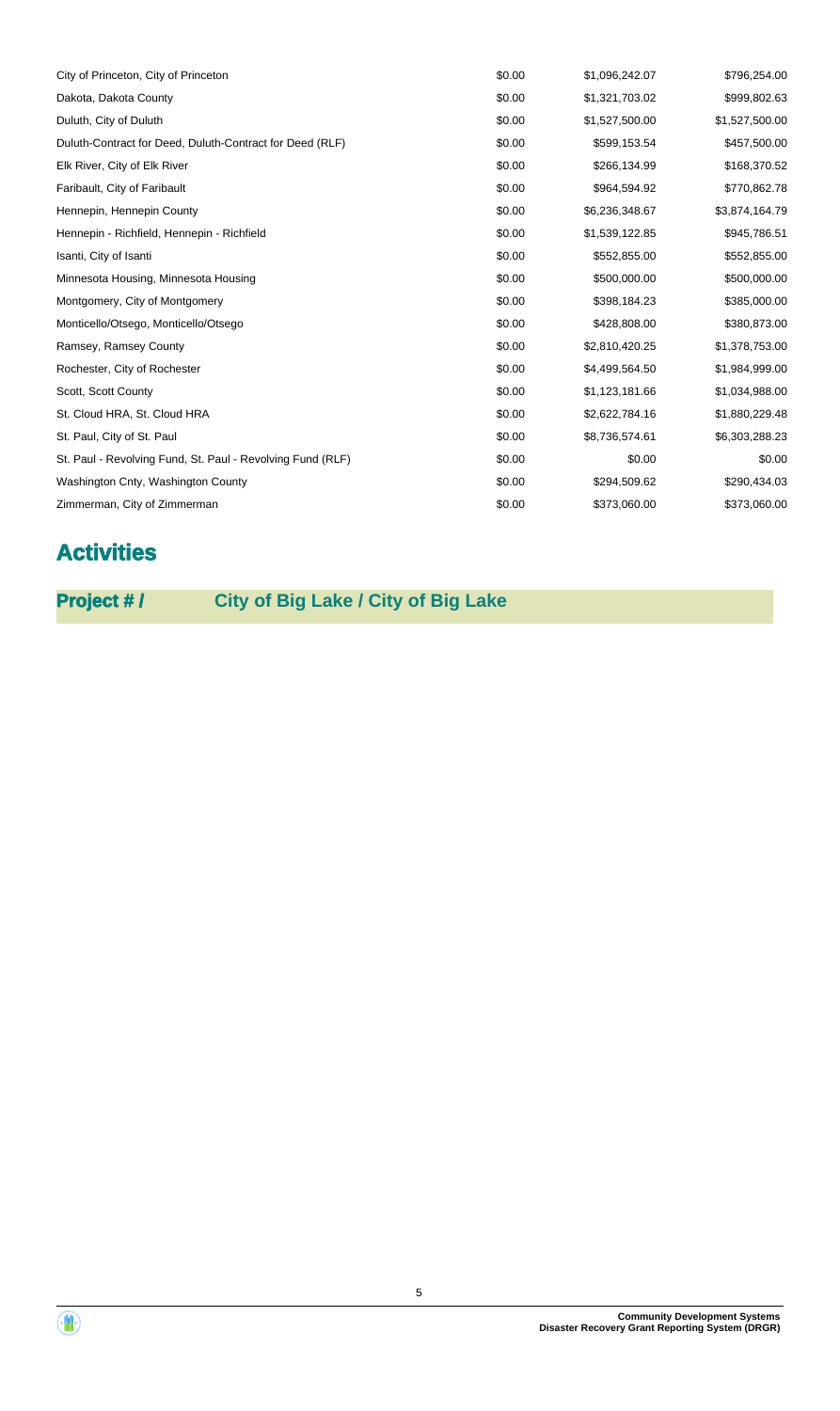## **Grantee Activity Number: B1. Acq Rehab CD LH Zip - Big Lake Activity Title: B1. Acq Rehab CD LH Zip - Big Lake**

| <b>Activity Type:</b>                                   | <b>Activity Status:</b>                    |                |  |
|---------------------------------------------------------|--------------------------------------------|----------------|--|
| Rehabilitation/reconstruction of residential structures | Under Way                                  |                |  |
| <b>Project Number:</b>                                  | <b>Project Title:</b>                      |                |  |
| City of Big Lake                                        | City of Big Lake                           |                |  |
| <b>Projected Start Date:</b>                            | <b>Projected End Date:</b>                 |                |  |
| 09/29/2008                                              | 06/30/2020                                 |                |  |
| <b>Benefit Type:</b>                                    | <b>Completed Activity Actual End Date:</b> |                |  |
| Direct (HouseHold)                                      |                                            |                |  |
| <b>National Objective:</b>                              | <b>Responsible Organization:</b>           |                |  |
| NSP Only - LH - 25% Set-Aside                           | City of Big Lake1                          |                |  |
| <b>Program Income Account:</b><br><b>Big Lake</b>       |                                            |                |  |
| <b>Overall</b>                                          | <b>Jul 1 thru Sep 30, 2021</b>             | <b>To Date</b> |  |
| <b>Total Projected Budget from All Sources</b>          | \$0.00                                     | \$617,686.37   |  |
| <b>Total Budget</b>                                     | \$0.00                                     | \$617,686.37   |  |
| <b>Total Obligated</b>                                  | \$0.00                                     | \$617,686.37   |  |
| <b>Total Funds Drawdown</b>                             | \$0.00                                     | \$617,686.37   |  |
| <b>Program Funds Drawdown</b>                           | \$0.00                                     | \$435,917.51   |  |
| <b>Program Income Drawdown</b>                          | \$0.00                                     | \$181,768.86   |  |
| <b>Program Income Received</b>                          | \$63,537.00                                | \$470,138.14   |  |
| <b>Total Funds Expended</b>                             | \$0.00                                     | \$617,686.37   |  |
| City of Big Lake1                                       | \$0.00                                     | \$617,686.37   |  |

**Most Impacted and Distressed Expended**

### **Activity Description:**

Funds to be used for acquisition rehab activities city driven, to house individuals and families with incomes at 50% AMI or less. October amendment adjusted the count on units based on what is more realistic for this activity in their target market. March contract amendment increased this budget activity just slightly. The percentage benefiting low income households increased to \$26.05% for Big Lake's award. Unit count remained the same.

\$0.00

The Minnesota Housing Board approved a reallocation of NSP funds to be granted to the City of Big Lake, at the March 25th board meeting. Big Lake's funds were increased by \$273,844.86, resulting in a new budget totaling \$1,214,520.86. The budgets under each activity were revised to accommodate the subrecipient's program. Unit numbers were adjusted accordingly reflecting the increase. September amendment shifts funds to lh accounts.

June 15, 2012: Corrected projected property, unit, and household count. Original projections were entered in error. Feb 2013 amendment shifts funds to acq rehab.Aug amendment adds funds to admin and acq rehab activities. Dec amendment shifted funds to acg rehab lh activity.

Dec 2014 budget amendment shifts funds from LH activities to non-LH activities. Feb 2015 amendment shifts funds to Redevelopment activity.

## **Location Description:**

High need zip code locations.

### **Activity Progress Narrative:**

\$0.00